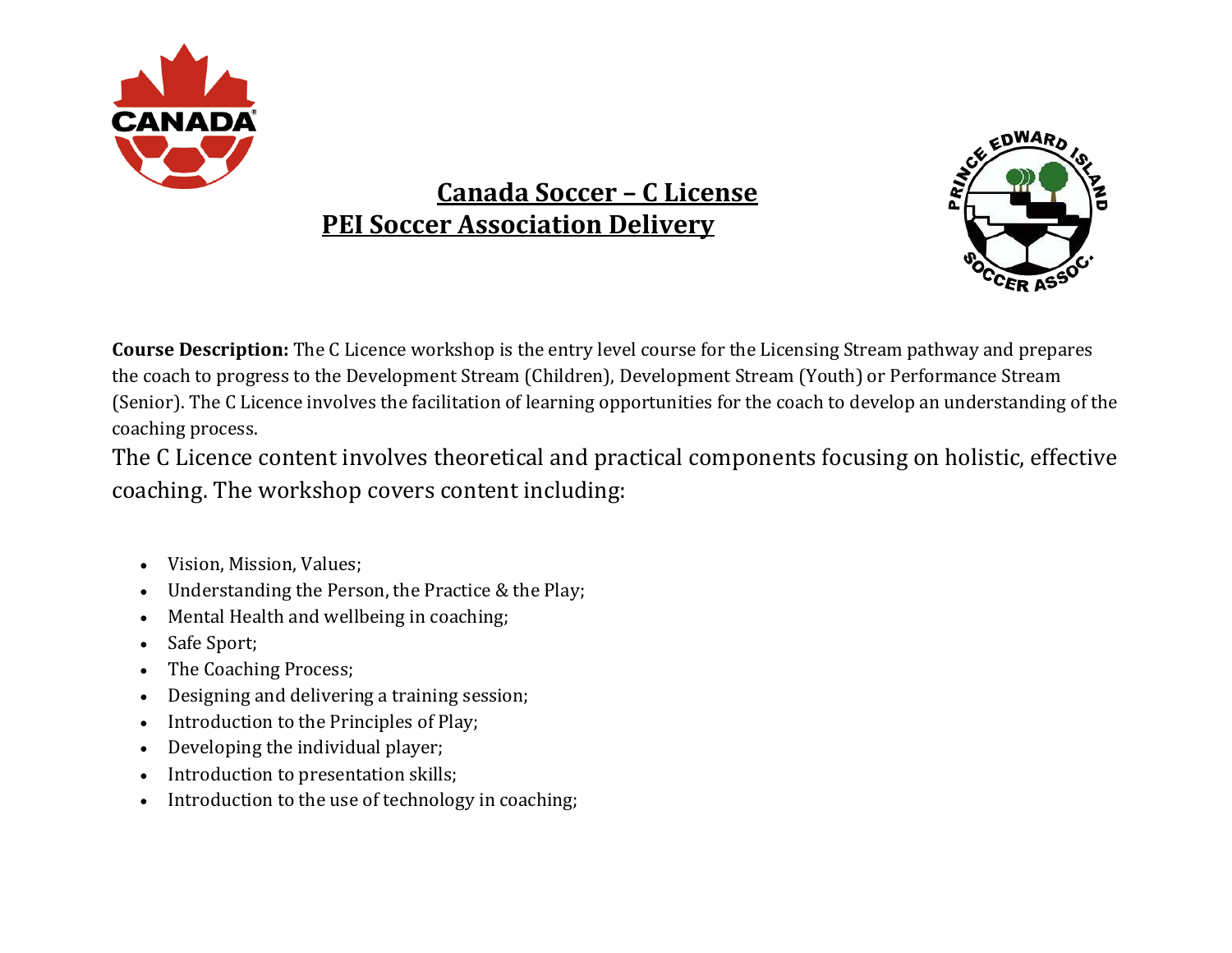Candidates will apply the knowledge gained on the course in their club or academy environments prior to delivering a practical session at their club for review. Practical sessions will be submitted via video for review, which will allow coaches to work with their own players in their club environments. Ongoing engagement in the online, in-class and onfield experience is required.

**Course Outcomes**: Upon successful completion of the C Licence, the coach will be able to demonstrate the competencies associated with designing and delivering an effective and efficient session plan.

The successful coach will have also completed the following:

- Respect in Sport Activity Leader Program;
- NCCP Making Ethical Decisions;
- NCCP Making Headway;
- NCCP Emergency Action Plan (EAP)

**Licence Validity:** The C Licence is valid for a period of three (3) years. At the end of the 3-year validity period, the C Licence may be renewed by following the Canada Soccer Maintenance and Renewal process.

**Target Candidate:** The target candidate for the C Licence is currently coaching players and has a desire to further their knowledge and skills in coaching.

## Admission Criteria

- Currently in or seeking a coaching role;
- Endorsement of Provincial/Territorial Member Association and current club/academy;

## **Admission Process**: PEI Soccer Members/Coaches can register [here](https://forms.gle/vdKB1ufzixgvjCDDA)

**Course Fee**: No cost for members of the PEI Soccer Association.